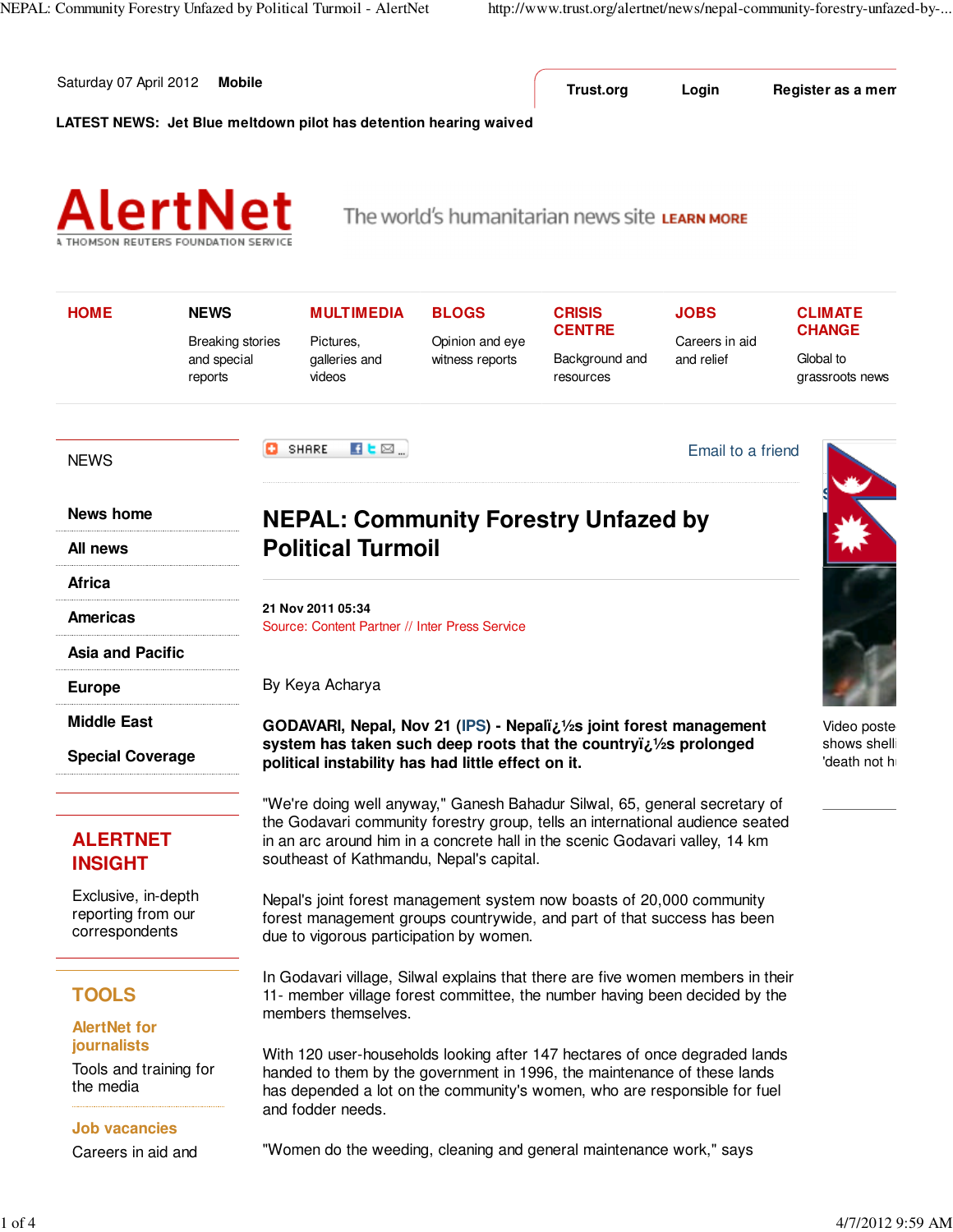### relief

### **Interactive statistics**

Explore humanitarian facts and figures

## **DO MORE with AlertNet**





50-year-old Ruku Bhujel, member of the committee.

With collaboration from the district forest officer (DFO), an official plan was initially signed, a village committee formed thereafter and the land sectioned off into four blocks.

Each year, one block is taken up for conservation work by the 120 users in the group, while the remaining three are left for natural regeneration.

The Kathmandu-based ICIMOD ( International Centre for Integrated Mountain Development), which has a field training site in Godavari, demonstrating various sustainable farming, forestry and livelihood options, has been supporting the group for technical and other expertise.

"Previously, we stole," says Rama Chettri, vice-president of the community forestry group. "Now that we find it is our land, we protect it," she says.

Ram Puri, forest guard of the group, smiles broadly. "Neither animals nor humans are allowed into natural regeneration areas until the trees are big enough to have their branches and leaves cut for selling as income," he says.

In 2011, the community earned Nepali rupees 50,000 (602 dollars) from the sale of branches and leaves alone.

The forests are now there in plain sight, verdant green around the village in the valley. There is enough fuel wood and fodder for the community and the group is now poised to earn more from various income-earning schemes.

The Godavari valley, known for its magnificent view of the Phulchoki forests of the Himalayas and its lush, fertile valley, is a popular tourist spot in Nepal. The village has in recent decades earned money from tourism-related activities.

But the members of the executive committee, which also feature the wife and daughter-in-law of general secretary Silwal, defend the committee's attempts at poverty alleviation through tourism.

"We made this hall as a 'picnic stall' to rent out to various tourist groups that come from Kathmandu to the valley. We earned 1,205 dollars as rental last year," says Silwal.

The community group has laid out around 20 water taps in the village, and included one government school and three monasteries in its user group.

"We are not sharing school expenses yet, but we have provided scholarships for members' children," says Silwal.

The group, which meets every Saturday, has now decided to form a separate group consisting of, and helping, low-income households.

"We need to wait for another generation to see equal inclusion of all castes and classes into these community forestry groups," says Samden Sherpa, head of ICIMOD's Godavari training centre.

A 2009 study by the Washington-based International Food Policy Research Institute (IFPRI) noted that "a continuing challenge is to ensure equitable distribution of benefits to women and marginalised groups."



## **See also:**

**Switzerlan** 

#### **INTERVIEW Yemen**

**Epic film d China**

**Bahrainis political crisis**

**AU extend exposing** 

# **Related**

**Nepal pea** War-weary i

# **Related**

## Latest ne

**Syrian viol truce UN's Ban c civilians**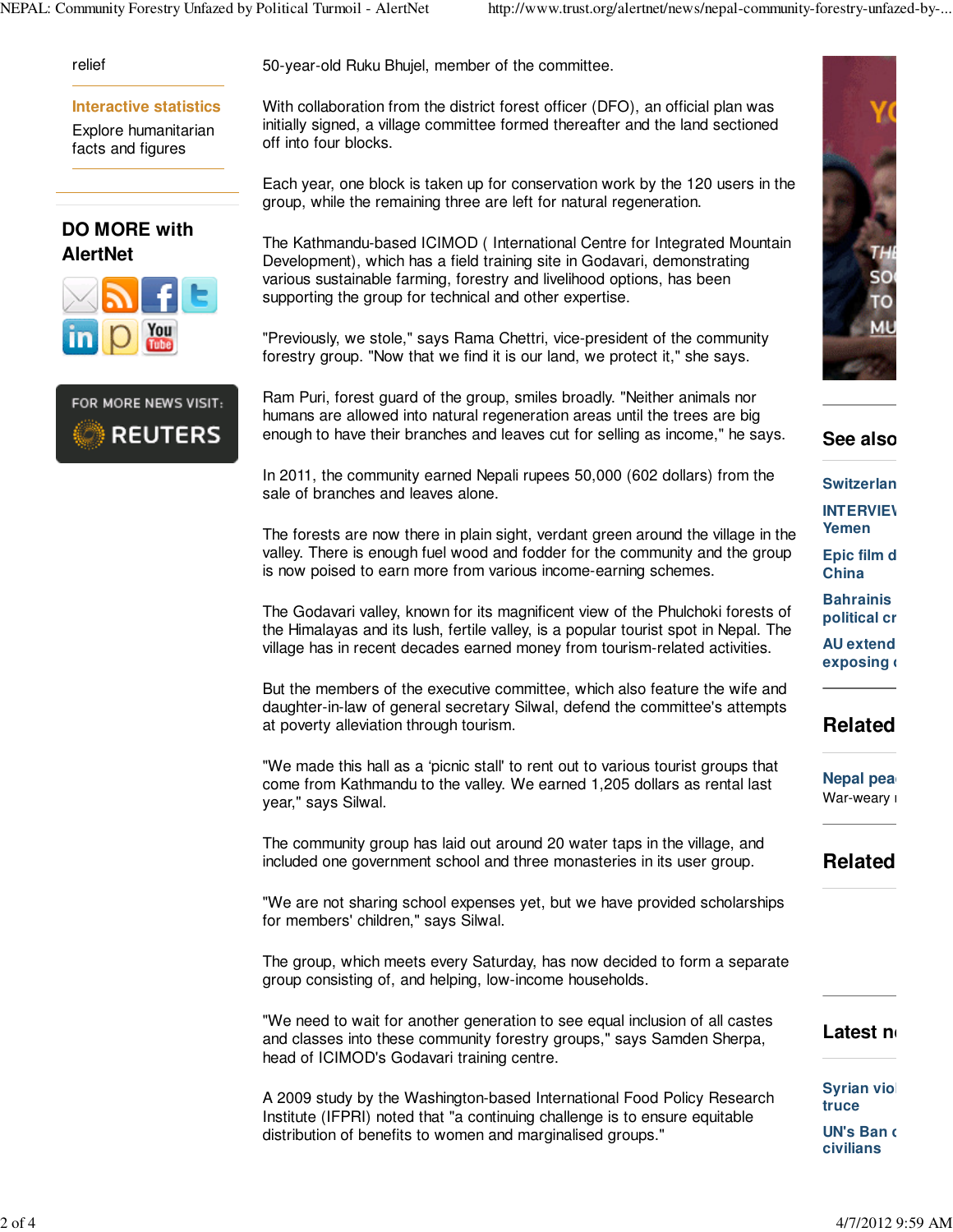IFPRI recommended "responsiveness of government and policymakers to a multi-stakeholder collaborative learning process," noting that since 70 percent of Nepal's population depended on agriculture community management of forests has been "a critically important intervention."

The programme has evolved from a protection-oriented, conservation-focused agenda to a much more broad-based strategy for forest use, enterprise development, and livelihood improvement with a third of Nepal's population directly managing one-fourth of Nepal's forest area.

In 2008, after a 10-year civil war, Nepal abolished its monarchy and became federal republic. But, this country of 27 million people is yet to decide on how best to make the transition to democracy under a permanent new constitution.

ICIMOD, meanwhile, has been conducting three pilot schemes, with help from the Norwegian Agency for Development Co-operation (NORAD), on REDD +, the UNFCCC's new plan on reducing emissions from deforestation and degradation, together with livelihood options.

Begun in 2009 with 104 community forest groups and covering nearly 28,000 hectares in east, west and central Nepal, ICIMOD's REDD+ runs the Carbon Trust Fund, one of the world's first, with capital from NORAD.

The fund pays for carbon sequestered through sustainable community forestry, aiming to generate enough money through future carbon stocks to run itself.

Payment depends on performance criteria combined with socioeconomic benefits, and has a training system for measuring conserved carbon.

"We are already in touch with government authorities to take this initiative into policy practice," says ICIMOD's Eak Bahadur Rana, in charge of REDD+.

**Find out more about the forces behind climate change - but also about the growing citizen awareness and new climate policies towards sustainable development http://ipsnews.net/climate\_change/**

## **Leave a comment:**

**IMPORTANT:** Your comment will not appear immediately as we vet all messages before publication. We don't publish comments that are racist or otherwise offensive. Nor do we publish comments that advertise products or services. Please keep your comment concise and do not write in capitals.

**Post a Comment**

**\*Name:**

**\*Email:**

**Navy jet crashes into Virginia apartn unaccounted for**

**Jet Blue meltdown pilot has detentic hearing waived**

**Marine who criticized Obama on Face should be dismissed-panel**